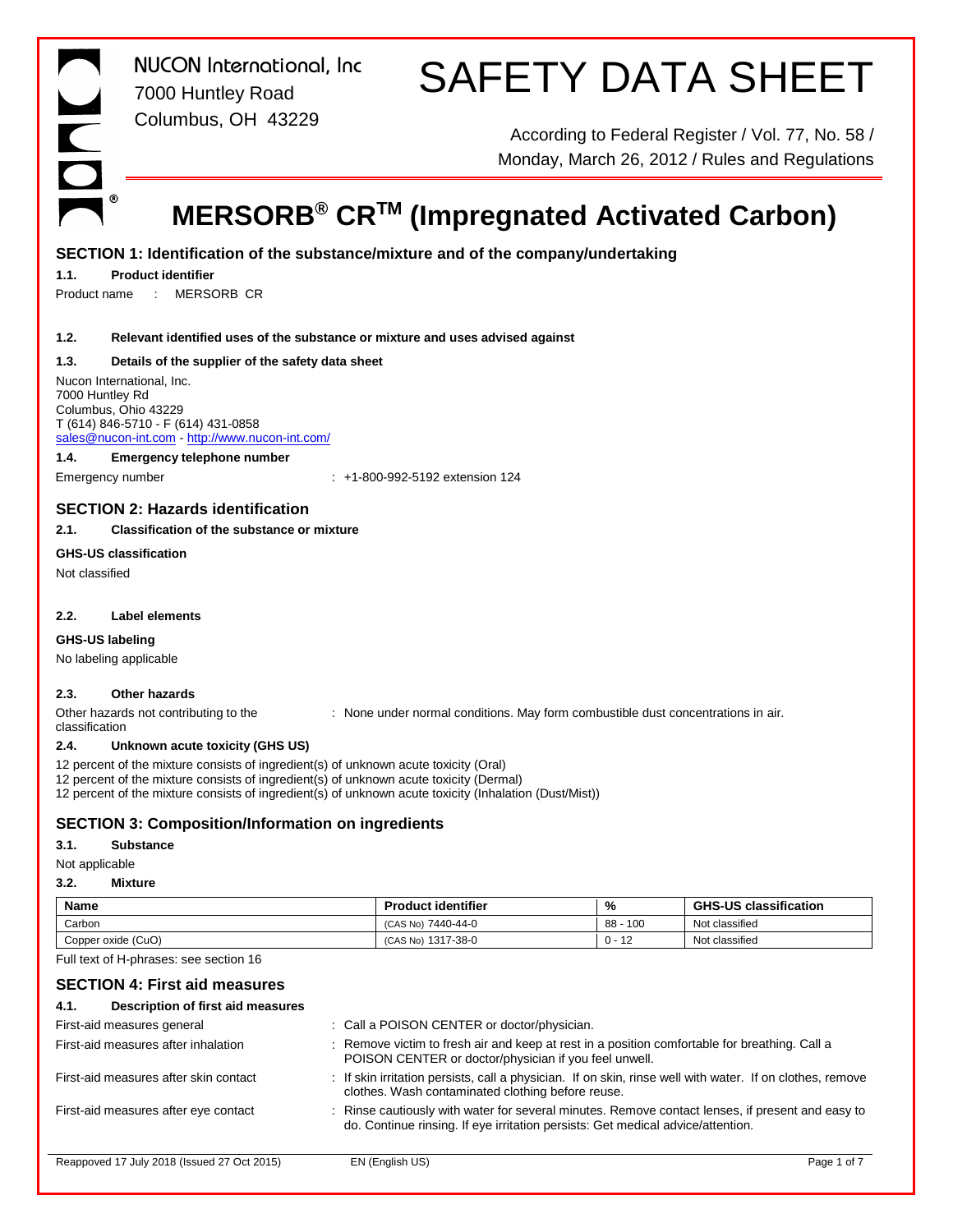|                                                     | NUCON International, Inc.<br>7000 Huntley Road                                                    | <b>SAFETY DATA SHEET</b>                                                                                                                                                                                                                           |
|-----------------------------------------------------|---------------------------------------------------------------------------------------------------|----------------------------------------------------------------------------------------------------------------------------------------------------------------------------------------------------------------------------------------------------|
|                                                     | Columbus, OH 43229                                                                                | According to Federal Register / Vol. 77, No. 58 /<br>Monday, March 26, 2012 / Rules and Regulations                                                                                                                                                |
|                                                     |                                                                                                   |                                                                                                                                                                                                                                                    |
|                                                     |                                                                                                   | MERSORB <sup>®</sup> CR <sup>™</sup> (Impregnated Activated Carbon)                                                                                                                                                                                |
|                                                     | First-aid measures after ingestion                                                                | : Rinse mouth. Do not induce vomiting. Call a physician immediately.                                                                                                                                                                               |
| 4.2.                                                | Most important symptoms and effects, both acute and delayed<br>Symptoms/injuries after inhalation | : May cause irritation to the respiratory tract, sneezing, coughing, burning sensation of throat                                                                                                                                                   |
|                                                     | Symptoms/injuries after skin contact                                                              | with constricting sensation of the larynx and difficulty in breathing.<br>: Slight irritation.                                                                                                                                                     |
|                                                     | Symptoms/injuries after eye contact<br>Symptoms/injuries after ingestion                          | : Eye irritation.<br>: MAY BE FATAL IF SWALLOWED. Overexposure may cause stomach cramps, vomiting and<br>cough and may also cause kidney and liver damage. Headache. Damage to central nervous<br>system.                                          |
| 4.3.                                                | No additional information available                                                               | Indication of any immediate medical attention and special treatment needed                                                                                                                                                                         |
|                                                     | <b>SECTION 5: Firefighting measures</b>                                                           |                                                                                                                                                                                                                                                    |
| 5.1.                                                | <b>Extinguishing media</b>                                                                        |                                                                                                                                                                                                                                                    |
|                                                     | Suitable extinguishing media                                                                      | : Dry powder. Water spray. Foam.                                                                                                                                                                                                                   |
| 5.2.<br>Explosion hazard                            | Special hazards arising from the substance or mixture                                             | : Avoid raising powdered materials into airborne dust, creating an explosion hazard.                                                                                                                                                               |
| 5.3.                                                | <b>Advice for firefighters</b>                                                                    |                                                                                                                                                                                                                                                    |
| Firefighting instructions                           |                                                                                                   | : Evacuate area. Eliminate all ignition sources if safe to do so. Exercise caution when fighting<br>any chemical fire.                                                                                                                             |
|                                                     | Protection during firefighting                                                                    | : Do not attempt to take action without suitable protective equipment.                                                                                                                                                                             |
|                                                     | <b>SECTION 6: Accidental release measures</b>                                                     |                                                                                                                                                                                                                                                    |
| 6.1.                                                | Personal precautions, protective equipment and emergency procedures                               |                                                                                                                                                                                                                                                    |
| General measures                                    |                                                                                                   | : May form combustible dust concentrations in air.                                                                                                                                                                                                 |
| 6.1.1.                                              | For non-emergency personnel<br>No additional information available                                |                                                                                                                                                                                                                                                    |
| 6.1.2.                                              | For emergency responders                                                                          |                                                                                                                                                                                                                                                    |
| Protective equipment<br><b>Emergency procedures</b> |                                                                                                   | : Avoid breathing dust.<br>Stop release.                                                                                                                                                                                                           |
| 6.2.                                                | <b>Environmental precautions</b>                                                                  |                                                                                                                                                                                                                                                    |
|                                                     | Avoid release to the environment.                                                                 |                                                                                                                                                                                                                                                    |
| 6.3.<br>Methods for cleaning up                     | Methods and material for containment and cleaning up                                              | : On land, sweep or shovel into suitable containers.                                                                                                                                                                                               |
| 6.4.                                                | Reference to other sections<br>No additional information available                                |                                                                                                                                                                                                                                                    |
|                                                     | <b>SECTION 7: Handling and storage</b>                                                            |                                                                                                                                                                                                                                                    |
| 7.1.                                                | Precautions for safe handling                                                                     |                                                                                                                                                                                                                                                    |
|                                                     | Additional hazards when processed                                                                 | : Avoid dust formation. Do not breathe dust.                                                                                                                                                                                                       |
|                                                     | Precautions for safe handling                                                                     | : No open flames. No smoking. Use only outdoors or in a well-ventilated area. Do not get in<br>eyes, on skin, or on clothing. Do not breathe dust. Avoid contact during pregnancy/while<br>nursing. Use personal protective equipment as required. |
| Hygiene measures                                    |                                                                                                   | Do not eat, drink or smoke when using this product. Wash hands thoroughly after handling.<br>Wash contaminated clothing before reuse. Contaminated work clothing should not be allowed<br>out of the workplace.                                    |
| 7.2.                                                | Conditions for safe storage, including any incompatibilities                                      |                                                                                                                                                                                                                                                    |
| <b>Technical measures</b>                           |                                                                                                   | : Comply with applicable regulations.                                                                                                                                                                                                              |
|                                                     | Reappoved 17 July 2018 (Issued 27 Oct 2015)                                                       | EN (English US)<br>Page 2 of 7                                                                                                                                                                                                                     |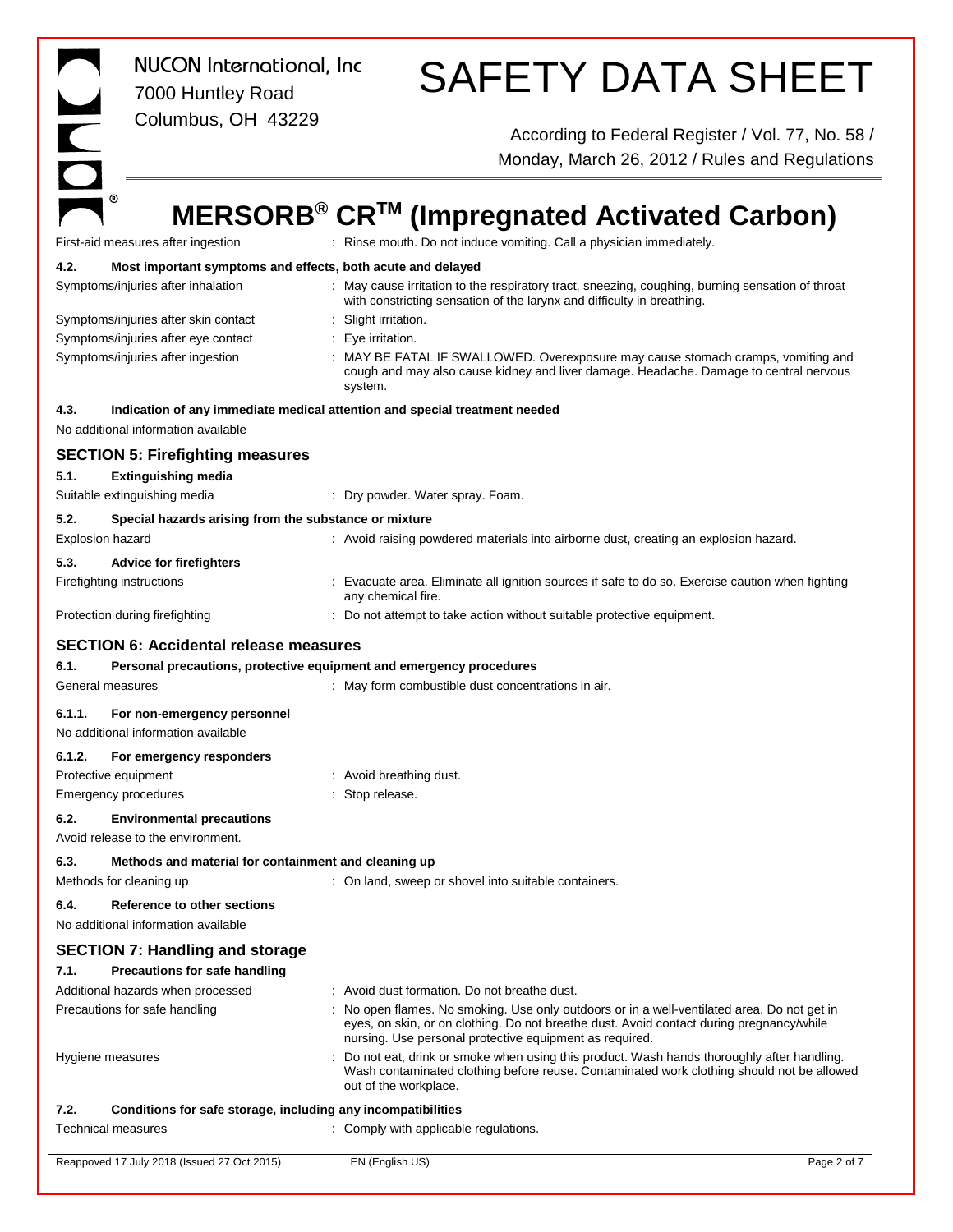$^{\circ}$ 

*NUCON International, Inc* 7000 Huntley Road Columbus, OH 43229

# SAFETY DATA SHEET

According to Federal Register / Vol. 77, No. 58 / Monday, March 26, 2012 / Rules and Regulations

# **MERSORB® CRTM (Impregnated Activated Carbon)**

Storage conditions **interpret only in the original container in a cool, well ventilated place away from: moisture.** Incompatible products : Oxidizing agent.

Storage area  $\qquad \qquad :$  Store in a well-ventilated place.

- Special rules on packaging **in the container** : Store in a closed container.
- **7.3. Specific end use(s)**

No additional information available

# **SECTION 8: Exposure controls/personal protection**

| 8.1.         | <b>Control parameters</b>      |                |
|--------------|--------------------------------|----------------|
|              | Nusorb CR (7440-44-0)          |                |
| <b>ACGIH</b> |                                | Not applicable |
| <b>OSHA</b>  |                                | Not applicable |
|              | Carbon (7440-44-0)             |                |
| <b>ACGIH</b> |                                | Not applicable |
| <b>OSHA</b>  |                                | Not applicable |
|              | Copper oxide (CuO) (1317-38-0) |                |
| <b>ACGIH</b> |                                | Not applicable |
| <b>OSHA</b>  |                                | Not applicable |

# **8.2. Exposure controls**

| Personal protective equipment | : Wash hands thoroughly after handling.                                                                                                                                    |
|-------------------------------|----------------------------------------------------------------------------------------------------------------------------------------------------------------------------|
| Eye protection                | : Chemical goggles or face shield.                                                                                                                                         |
| Skin and body protection      | : Wear suitable protective clothing.                                                                                                                                       |
| Respiratory protection        | : In case of inadequate ventilation wear respiratory protection. Where exposure through<br>inhalation may occur from use, respiratory protection equipment is recommended. |
| Consumer exposure controls    | : Avoid contact during pregnancy/while nursing.                                                                                                                            |
| Other information             | : Do not breathe dust. Do not eat, drink or smoke when using this product.                                                                                                 |

# **SECTION 9: Physical and chemical properties**

# **9.1. Information on basic physical and chemical properties**

| <b>Physical state</b>                       | : Solid                              |
|---------------------------------------------|--------------------------------------|
| Appearance                                  | : granular. Pellets/tablets. Powder. |
| Color                                       | : Black dark gray                    |
| Odor                                        | : odorless                           |
| Odor threshold                              | : No data available                  |
| рH                                          | : No data available                  |
| Relative evaporation rate (butyl acetate=1) | : No data available                  |
| Melting point                               | : No data available                  |
| Freezing point                              | : No data available                  |
| Boiling point                               | : No data available                  |
| Flash point                                 | : No data available                  |
| Auto-ignition temperature                   | : No data available                  |
| Decomposition temperature                   | : No data available                  |
| Flammability (solid, gas)                   | : No data available                  |
| Vapor pressure                              | : No data available                  |
|                                             |                                      |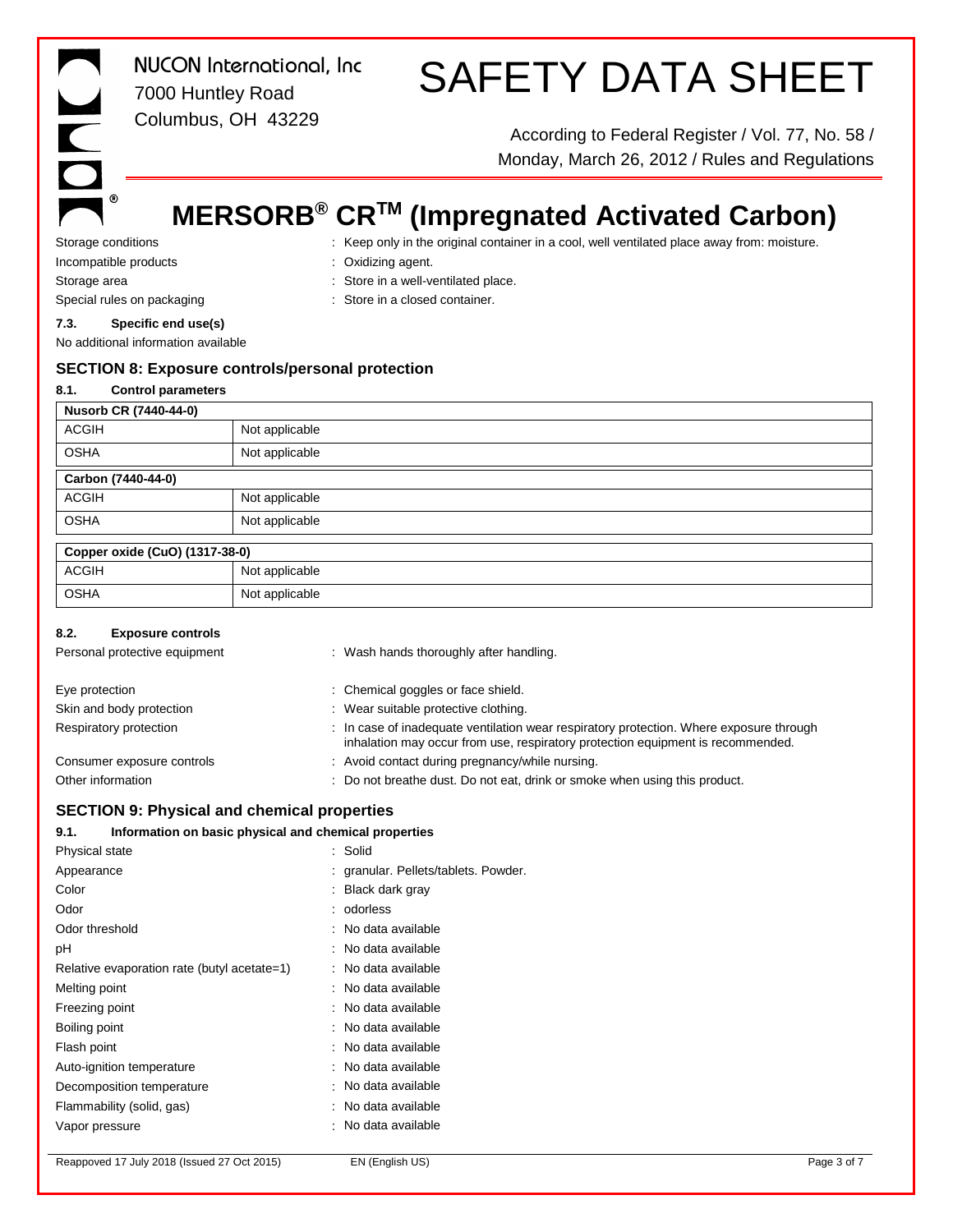# SAFETY DATA SHEET

According to Federal Register / Vol. 77, No. 58 / Monday, March 26, 2012 / Rules and Regulations

# **MERSORB® CRTM (Impregnated Activated Carbon)**

| 9.2.                            | <b>Other information</b> |  |                         |
|---------------------------------|--------------------------|--|-------------------------|
| <b>Explosion limits</b>         |                          |  | : No data available     |
| Oxidizing properties            |                          |  | : No data available.    |
|                                 | Explosive properties     |  | : No data available.    |
| Viscosity, dynamic              |                          |  | : No data available     |
|                                 | Viscosity, kinematic     |  | : No data available     |
| Log Kow                         |                          |  | : No data available     |
| Log Pow                         |                          |  | : No data available     |
| Solubility                      |                          |  | $:$ insoluble in water. |
| Relative density                |                          |  | : No data available     |
| Relative vapor density at 20 °C |                          |  | : No data available     |

VOC content : < 1 %

# **SECTION 10: Stability and reactivity**

#### **10.1. Reactivity**

No additional information available

#### **10.2. Chemical stability**

Stable under normal conditions.

#### **10.3. Possibility of hazardous reactions**

No additional information available

# **10.4. Conditions to avoid**

Moisture. Avoid dust formation.

# **10.5. Incompatible materials**

Strong oxidizers. Fluorine.

## **10.6. Hazardous decomposition products**

Carbon monoxide. Carbon dioxide. Cupric oxide.

# **SECTION 11: Toxicological information**

# **11.1. Information on toxicological effects**

| Acute toxicity                                         | : Not classified                            |             |
|--------------------------------------------------------|---------------------------------------------|-------------|
| Carbon (7440-44-0)                                     |                                             |             |
| LD50 oral rat                                          | > 10000 mg/kg                               |             |
| Skin corrosion/irritation                              | : Not classified                            |             |
| Serious eye damage/irritation                          | : Not classified                            |             |
| Respiratory or skin sensitization                      | : Not classified                            |             |
| Germ cell mutagenicity                                 | : Not classified                            |             |
| Carcinogenicity                                        | : Not classified                            |             |
| Reproductive toxicity                                  | : Not classified                            |             |
| Specific target organ toxicity (single exposure)       | : Not classified                            |             |
| Specific target organ toxicity (repeated<br>exposure)  | : Not classified                            |             |
| Aspiration hazard                                      | : Not classified                            |             |
| Potential Adverse human health effects and<br>symptoms | : Harmful if swallowed. Harmful if inhaled. |             |
| Reappoved 17 July 2018 (Issued 27 Oct 2015)            | EN (English US)                             | Page 4 of 7 |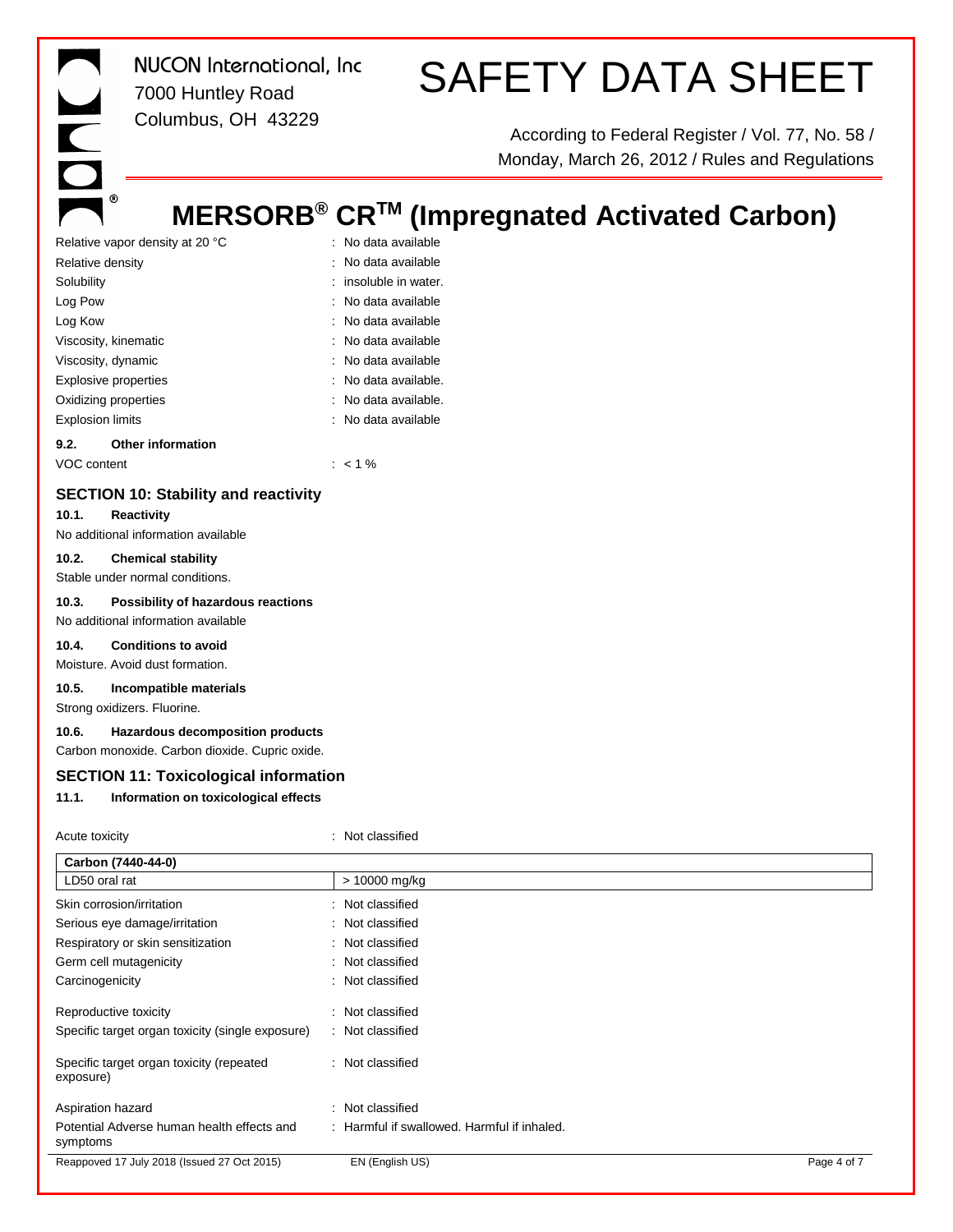|                                                    | <b>NUCON</b> International, Inc<br>7000 Huntley Road                     | <b>SAFETY DATA SHEET</b>                                                                                                                                                                                                                                                |
|----------------------------------------------------|--------------------------------------------------------------------------|-------------------------------------------------------------------------------------------------------------------------------------------------------------------------------------------------------------------------------------------------------------------------|
| $\overline{\phantom{0}}$                           | Columbus, OH 43229                                                       | According to Federal Register / Vol. 77, No. 58 /<br>Monday, March 26, 2012 / Rules and Regulations                                                                                                                                                                     |
|                                                    |                                                                          |                                                                                                                                                                                                                                                                         |
|                                                    |                                                                          | MERSORB® CR™ (Impregnated Activated Carbon)                                                                                                                                                                                                                             |
|                                                    | Symptoms/injuries after inhalation                                       | : May cause irritation to the respiratory tract, sneezing, coughing, burning sensation of throat<br>with constricting sensation of the larynx and difficulty in breathing.                                                                                              |
|                                                    | Symptoms/injuries after skin contact                                     | : Slight irritation.                                                                                                                                                                                                                                                    |
|                                                    | Symptoms/injuries after eye contact<br>Symptoms/injuries after ingestion | Eye irritation.<br>÷.<br>: MAY BE FATAL IF SWALLOWED. Overexposure may cause stomach cramps, vomiting and<br>cough and may also cause kidney and liver damage. Headache. Damage to central nervous<br>system.                                                           |
|                                                    | <b>SECTION 12: Ecological information</b>                                |                                                                                                                                                                                                                                                                         |
| 12.1.                                              | <b>Toxicity</b>                                                          |                                                                                                                                                                                                                                                                         |
| Ecology - water                                    |                                                                          | Harmful to aquatic life. Toxic to aquatic life. May cause long lasting harmful effects to aquatic<br>life. Harmful to aquatic life with long lasting effects. Toxic to aquatic life with long lasting effects.<br>Very toxic to aquatic life with long lasting effects. |
|                                                    | Copper oxide (CuO) (1317-38-0)                                           |                                                                                                                                                                                                                                                                         |
| LC50 fish 1<br>EC50 Daphnia 1                      |                                                                          | > 56000 mg/l Western mosquitofish<br>$0.011 - 0.039$ mg/l                                                                                                                                                                                                               |
| 12.2.                                              | Persistence and degradability                                            |                                                                                                                                                                                                                                                                         |
| Carbon (7440-44-0)                                 |                                                                          |                                                                                                                                                                                                                                                                         |
|                                                    | Persistence and degradability                                            | Not established.                                                                                                                                                                                                                                                        |
|                                                    | Copper oxide (CuO) (1317-38-0)                                           |                                                                                                                                                                                                                                                                         |
|                                                    | Persistence and degradability                                            | Not established.                                                                                                                                                                                                                                                        |
| 12.3.                                              | <b>Bioaccumulative potential</b>                                         |                                                                                                                                                                                                                                                                         |
| Carbon (7440-44-0)                                 |                                                                          |                                                                                                                                                                                                                                                                         |
|                                                    | Bioaccumulative potential                                                | Not established.                                                                                                                                                                                                                                                        |
|                                                    | Copper oxide (CuO) (1317-38-0)<br>Bioaccumulative potential              | Not established.                                                                                                                                                                                                                                                        |
| 12.4.                                              | <b>Mobility in soil</b>                                                  |                                                                                                                                                                                                                                                                         |
|                                                    | No additional information available                                      |                                                                                                                                                                                                                                                                         |
| 12.5.<br>Effect on ozone layer                     | Other adverse effects                                                    |                                                                                                                                                                                                                                                                         |
|                                                    | Effect on the global warming                                             | : No known ecological damage caused by this product.                                                                                                                                                                                                                    |
|                                                    | <b>SECTION 13: Disposal considerations</b>                               |                                                                                                                                                                                                                                                                         |
| 13.1.                                              | <b>Waste treatment methods</b>                                           |                                                                                                                                                                                                                                                                         |
|                                                    | Waste disposal recommendations                                           | Dispose of contents/container to meet all regulations.                                                                                                                                                                                                                  |
|                                                    | <b>SECTION 14: Transport information</b>                                 |                                                                                                                                                                                                                                                                         |
| In accordance with DOT                             |                                                                          |                                                                                                                                                                                                                                                                         |
| Not evaluated                                      |                                                                          |                                                                                                                                                                                                                                                                         |
| <b>Additional information</b><br>Other information |                                                                          | : No supplementary information available.                                                                                                                                                                                                                               |
| ADR                                                | No additional information available                                      |                                                                                                                                                                                                                                                                         |

Reappoved 17 July 2018 (Issued 27 Oct 2015) EN (English US) EN 1989 5 of 7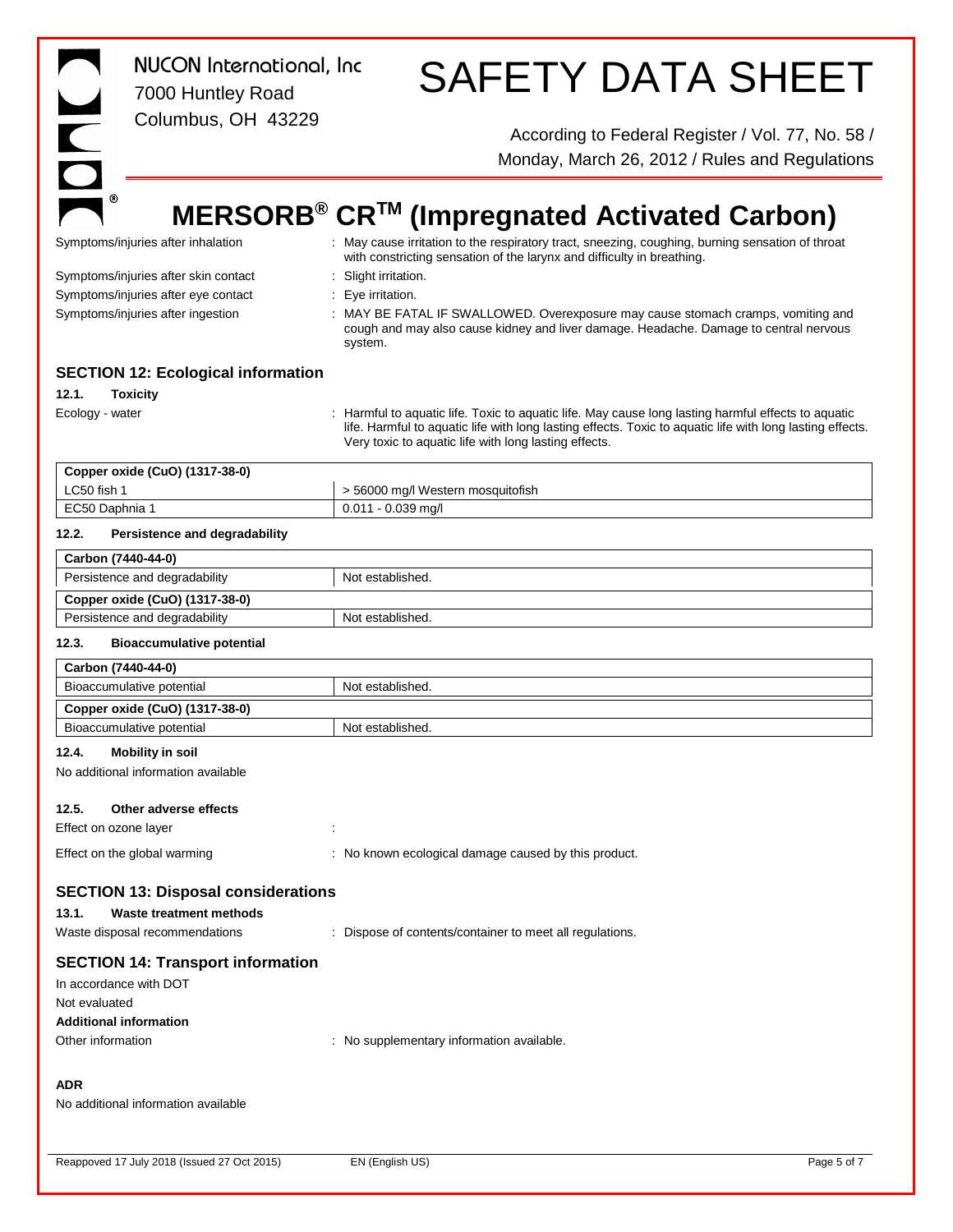# SAFETY DATA SHEET

According to Federal Register / Vol. 77, No. 58 / Monday, March 26, 2012 / Rules and Regulations

# **MERSORB® CRTM (Impregnated Activated Carbon)**

### **Transport by sea**

No additional information available

## **Air transport**

No additional information available

# **SECTION 15: Regulatory information**

**15.1. US Federal regulations**

# **Carbon (7440-44-0)**

Listed on the United States TSCA (Toxic Substances Control Act) inventory

# **Copper oxide (CuO) (1317-38-0)**

Listed on the United States TSCA (Toxic Substances Control Act) inventory

# **15.2. International regulations**

**CANADA**

# **Carbon (7440-44-0)**

Listed on the Canadian DSL (Domestic Substances List)

WHMIS Classification **VERGON CONTROLLED ACCOLLED UNCONTROLLED VERGONAL U**ncontrolled product according to WHMIS classification criteria

# **Copper oxide (CuO) (1317-38-0)**

Listed on the Canadian DSL (Domestic Substances List)

WHMIS Classification **VELACTION Classification Uncontrolled product according to WHMIS classification criteria** 

## **EU-Regulations**

**Carbon (7440-44-0)**

Listed on the EEC inventory EINECS (European Inventory of Existing Commercial Chemical Substances)

**Copper oxide (CuO) (1317-38-0)**

Listed on the EEC inventory EINECS (European Inventory of Existing Commercial Chemical Substances)

**Classification according to Regulation (EC) No. 1272/2008 [CLP]**

# **Classification according to Directive 67/548/EEC [DSD] or 1999/45/EC [DPD]**

Not classified

 $\overline{\phantom{a}}$ 

# **15.2.2. National regulations**

### **Carbon (7440-44-0)**

Listed on the AICS (Australian Inventory of Chemical Substances) Listed on IECSC (Inventory of Existing Chemical Substances Produced or Imported in China) Listed on the Korean ECL (Existing Chemicals List) Listed on NZIoC (New Zealand Inventory of Chemicals) Listed on PICCS (Philippines Inventory of Chemicals and Chemical Substances) Listed on INSQ (Mexican national Inventory of Chemical Substances) Listed on Turkish inventory of chemical

# **Copper oxide (CuO) (1317-38-0)**

Listed on the AICS (Australian Inventory of Chemical Substances) Listed on IECSC (Inventory of Existing Chemical Substances Produced or Imported in China) Listed on the Japanese ENCS (Existing & New Chemical Substances) inventory Listed on the Korean ECL (Existing Chemicals List) Listed on NZIoC (New Zealand Inventory of Chemicals) Listed on PICCS (Philippines Inventory of Chemicals and Chemical Substances) Listed on INSQ (Mexican national Inventory of Chemical Substances) Listed on Turkish inventory of chemical

### **15.3. US State regulations**